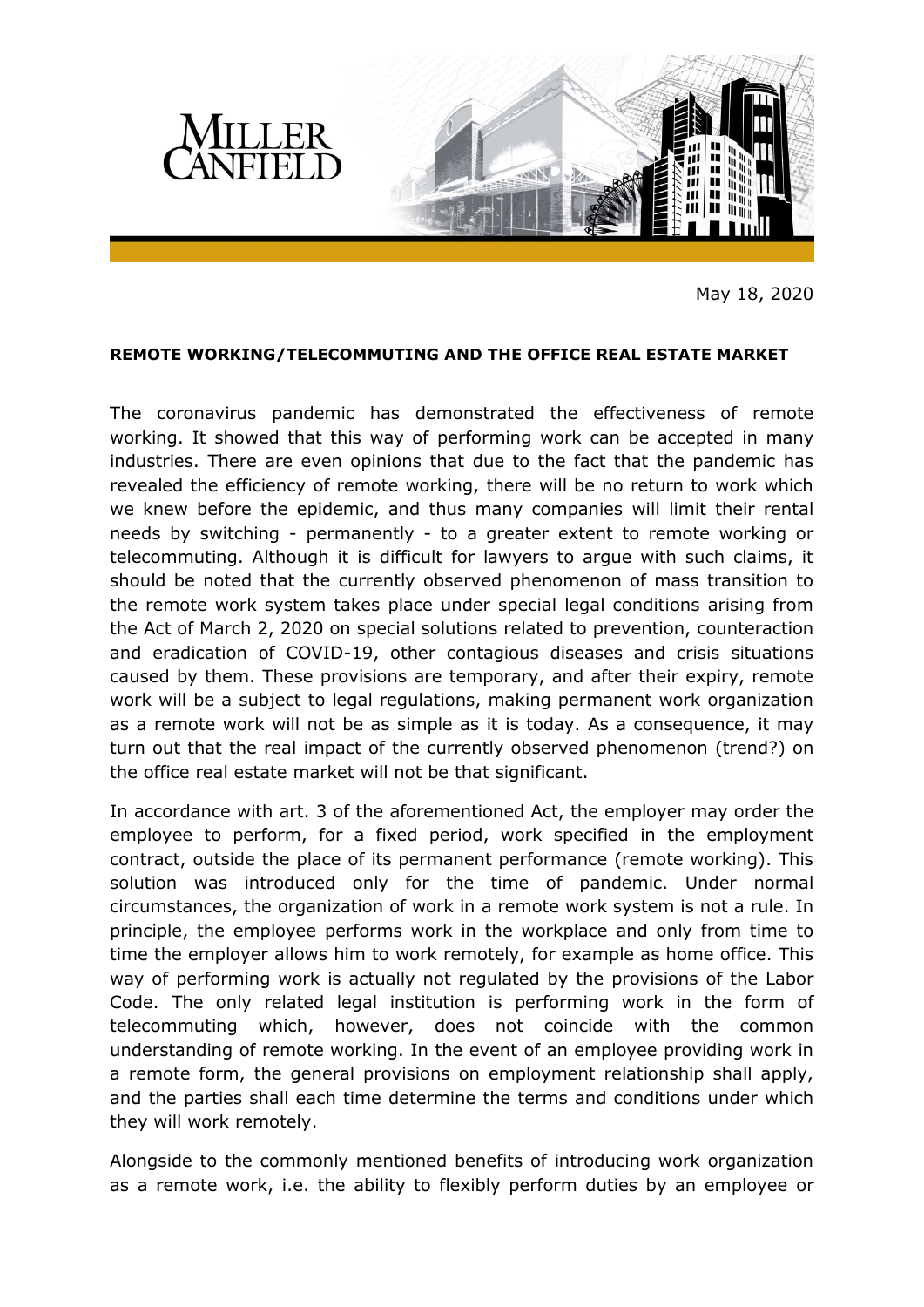

saving time usually spent by an employee on commuting to the office, in practice there are also many problems and doubts. For example, remote working is associated with problems of working time control, because in the case of remote working, the employer does not have a statutory legal basis to carry out the inspections at the place of work by the employee. In practice, an important problem is also securing documentation and confidential information, necessary to perform work.

Another, more formal option for organizing work in a remote form, is telecommuting. It is a form of work performance which is formally and in detail laid down in the Labor Code. In accordance with art.  $67<sup>5</sup>$  of the Labor Code, work can be performed regularly outside the workplace, using electronic means of communication within the meaning of the provisions on the provision of electronic services (telecommuting), and a telecommuter provides the employer with work results, in particular via electronic means of communication. However, it should be remembered that on the employer who decides to entrust an employee work in the form of telecommuting, the legislator imposes a number of obligations. When introducing telecommuting in a company, the employer must include this information in internal regulations, such as workplace rules and regulations or a collective labor agreement. The employer must adapt internal legislation to the newly introduced employment rules. As indicated in art.  $67<sup>11</sup>$  of the Labor Code, the employer is also obliged to provide a telecommuter with equipment necessary for telecommuting, equipment insurance, coverage of costs related to its installation, service, operation, maintenance, providing technical assistance and necessary training in the use of this equipment, etc. It is also practiced to conclude a separate contract with a telecommuter, which regulates the scope of insurance of the employer's equipment necessary for the performance of work, the manner and form of control of work performance, compliance with health and safety rules, principles of information security provided to the employee and similar issues. The employer has the right to control the work performed by the telecommuter. It should be noted, however, that if the telecommuter provides work in the place of residence, the employer should obtain prior written consent from the employee to carry out the control.

Considering the above, the employer entrusting the employee with work in the telecommuting system will have to take into account not only a large number of formalities, but also the need to incur specific, often high costs of specialistic equipment, software or other work tools. Also in this case, there will be problems with ensuring confidentiality, as well as security of documentation and information entrusted to the employee in connection with her/his work.

Although, it seems that in such extraordinary situation of a pandemic and in the light of the so-called special purpose act, remote work turned out to be a good solution that in most cases maintained a relatively normal functioning of